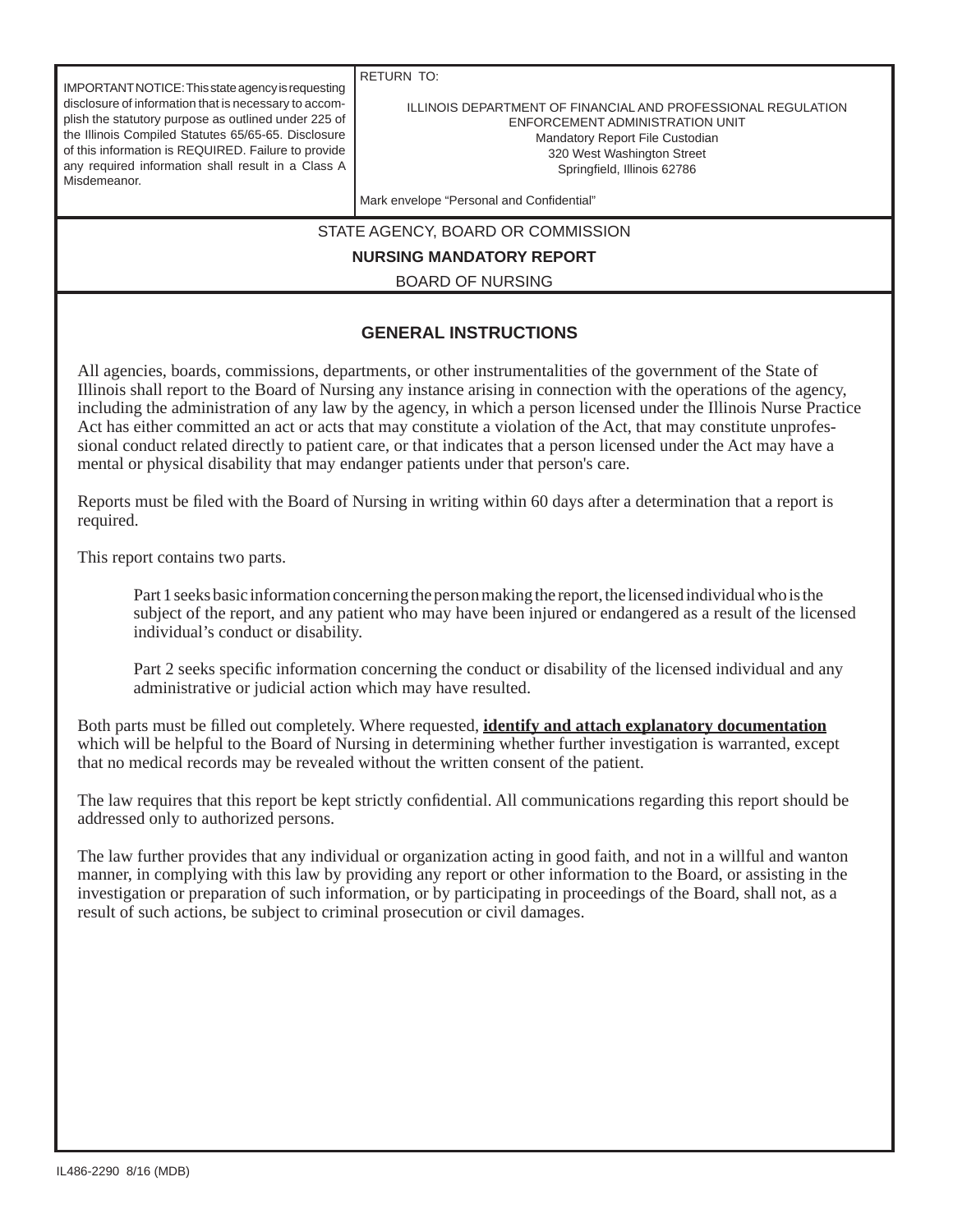| STATE AGENCY, BOARD OR COMMISSION<br><b>NURSING MANDATORY REPORT</b>                                                                                                                                                                                                                                                         |      |                        |       |                                                     |  |  |
|------------------------------------------------------------------------------------------------------------------------------------------------------------------------------------------------------------------------------------------------------------------------------------------------------------------------------|------|------------------------|-------|-----------------------------------------------------|--|--|
| <b>PART 1 - BASIC INFORMATION</b>                                                                                                                                                                                                                                                                                            | 5    | Code  <br><b>MR --</b> |       | Official Use Only<br><b>Mandatory Report Number</b> |  |  |
| A. SOURCE OF INFORMATION - (Individual making report)                                                                                                                                                                                                                                                                        |      |                        |       |                                                     |  |  |
|                                                                                                                                                                                                                                                                                                                              |      |                        |       |                                                     |  |  |
|                                                                                                                                                                                                                                                                                                                              |      |                        |       |                                                     |  |  |
|                                                                                                                                                                                                                                                                                                                              |      |                        |       |                                                     |  |  |
|                                                                                                                                                                                                                                                                                                                              |      |                        |       |                                                     |  |  |
| Street Address                                                                                                                                                                                                                                                                                                               |      |                        |       | City State ZIP Code                                 |  |  |
|                                                                                                                                                                                                                                                                                                                              |      |                        |       |                                                     |  |  |
|                                                                                                                                                                                                                                                                                                                              |      |                        |       |                                                     |  |  |
|                                                                                                                                                                                                                                                                                                                              |      |                        |       |                                                     |  |  |
| <b>B. SUBJECT OF REPORT</b> – (Individual licensed under the Nurse Practice Act. Please complete a separate<br>report for each individual.)                                                                                                                                                                                  |      |                        |       |                                                     |  |  |
|                                                                                                                                                                                                                                                                                                                              |      |                        |       |                                                     |  |  |
|                                                                                                                                                                                                                                                                                                                              |      |                        |       |                                                     |  |  |
| ADDRESS:<br>Street Address City                                                                                                                                                                                                                                                                                              |      | City                   |       | State ZIP Code                                      |  |  |
|                                                                                                                                                                                                                                                                                                                              |      |                        |       |                                                     |  |  |
|                                                                                                                                                                                                                                                                                                                              |      |                        |       |                                                     |  |  |
| <b>C. PATIENT INFORMATION - (If occurrence(s) or circumstances which necessitate this report are not related to</b><br>patient care, please enter "Not Applicable." If more than one patient is involved, please check the appropriate box and<br>provide information regarding additional patients on page 4 of this form.) |      |                        |       |                                                     |  |  |
| MULTIPLE PATIENTS?                                                                                                                                                                                                                                                                                                           |      |                        |       |                                                     |  |  |
|                                                                                                                                                                                                                                                                                                                              |      |                        |       |                                                     |  |  |
| ADDRESS: Street Address                                                                                                                                                                                                                                                                                                      | City |                        | State | ZIP Code                                            |  |  |
| TELEPHONE NO.: Include Area Code EMAIL ADDRESS: ________________________________                                                                                                                                                                                                                                             |      |                        |       |                                                     |  |  |
| DOB:                                                                                                                                                                                                                                                                                                                         |      |                        |       |                                                     |  |  |
|                                                                                                                                                                                                                                                                                                                              |      |                        |       |                                                     |  |  |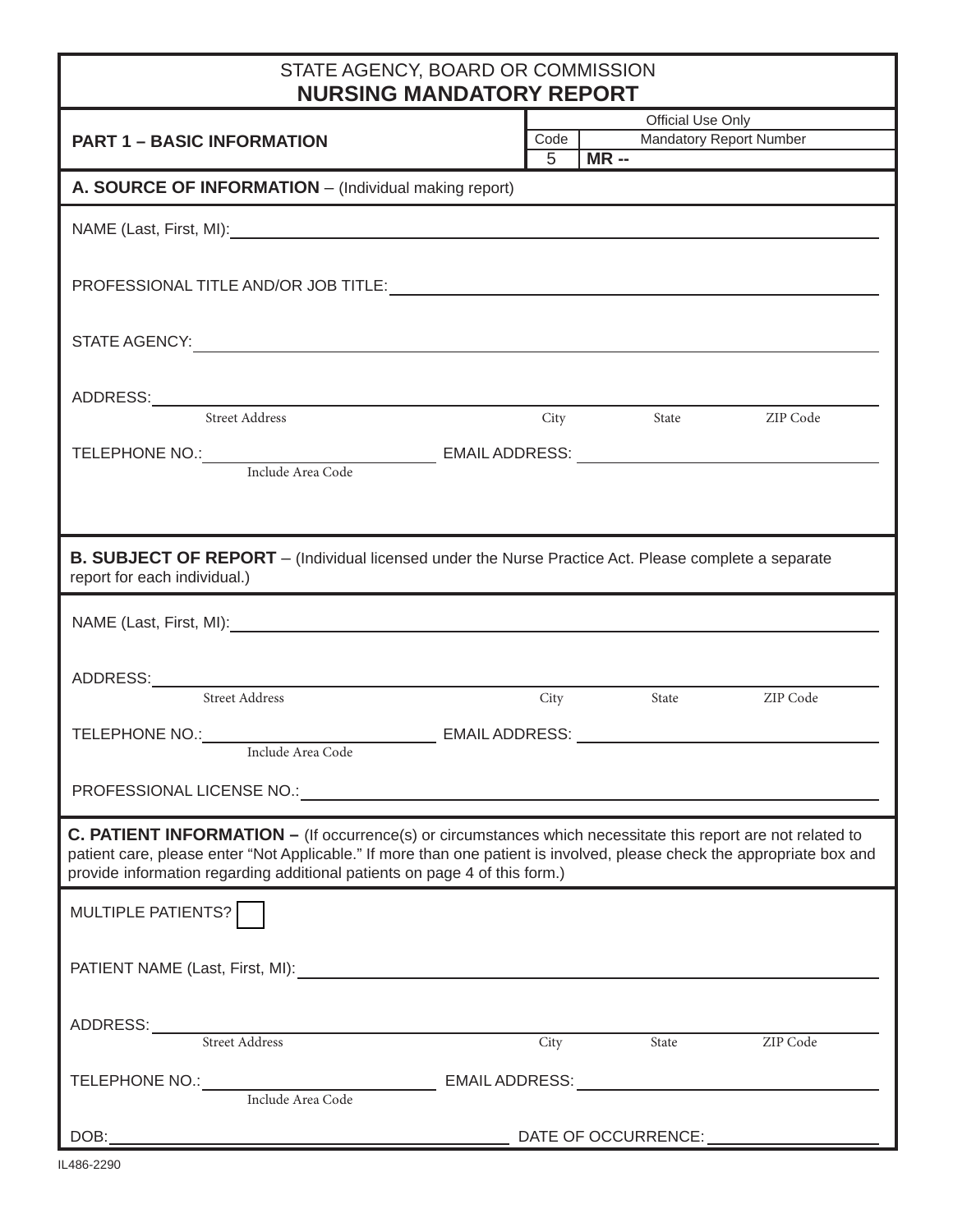## **PART 2 – SPECIFIC INFORMATION**

| A. CONDUCT OR DISABILITY NECESSITATING REPORT - Please provide below a brief description of any act<br>or acts, including the dates of any occurrences on the part of the subject of this report which may be a violation of the<br>Nurse Practice Act or which may constitute unprofessional conduct related directly to patient care, or which indicates<br>such person may be mentally or physically disabled so as to endanger patients under that person's care (identify and<br>attach any appropriate documents, if applicable): |                                                                                                                                                                                                                                   |             |                                                                                         |  |
|-----------------------------------------------------------------------------------------------------------------------------------------------------------------------------------------------------------------------------------------------------------------------------------------------------------------------------------------------------------------------------------------------------------------------------------------------------------------------------------------------------------------------------------------|-----------------------------------------------------------------------------------------------------------------------------------------------------------------------------------------------------------------------------------|-------------|-----------------------------------------------------------------------------------------|--|
| <b>B. AGENCY ACTION</b>                                                                                                                                                                                                                                                                                                                                                                                                                                                                                                                 |                                                                                                                                                                                                                                   |             | C. COURT ACTION - (Attach copies of any appropriate<br>pleadings you may have including |  |
| Did the act or acts necessitating this report result in<br>the initiation of formal action by the state agency or the<br>referral to any other government authority?<br><b>Yes</b><br><b>No</b><br>Date Of Action:<br>Please explain, and if applicable, attach any documents<br>reflecting the disposition of such agency action or referral:                                                                                                                                                                                          | appearances and orders.)<br>Did the act(s) result in any court action, civil or criminal?<br>No If yes, please identify.<br><b>Yes</b><br>Case Name:<br>Court in which filed:<br>Docket Number:<br><b>Status of Court Action:</b> |             |                                                                                         |  |
| <b>PART 3 - SIGNATURE</b>                                                                                                                                                                                                                                                                                                                                                                                                                                                                                                               |                                                                                                                                                                                                                                   |             | <b>OFFICAL USE ONLY</b>                                                                 |  |
| <b>TITLE</b><br><b>NAME</b>                                                                                                                                                                                                                                                                                                                                                                                                                                                                                                             |                                                                                                                                                                                                                                   | <b>DATE</b> |                                                                                         |  |